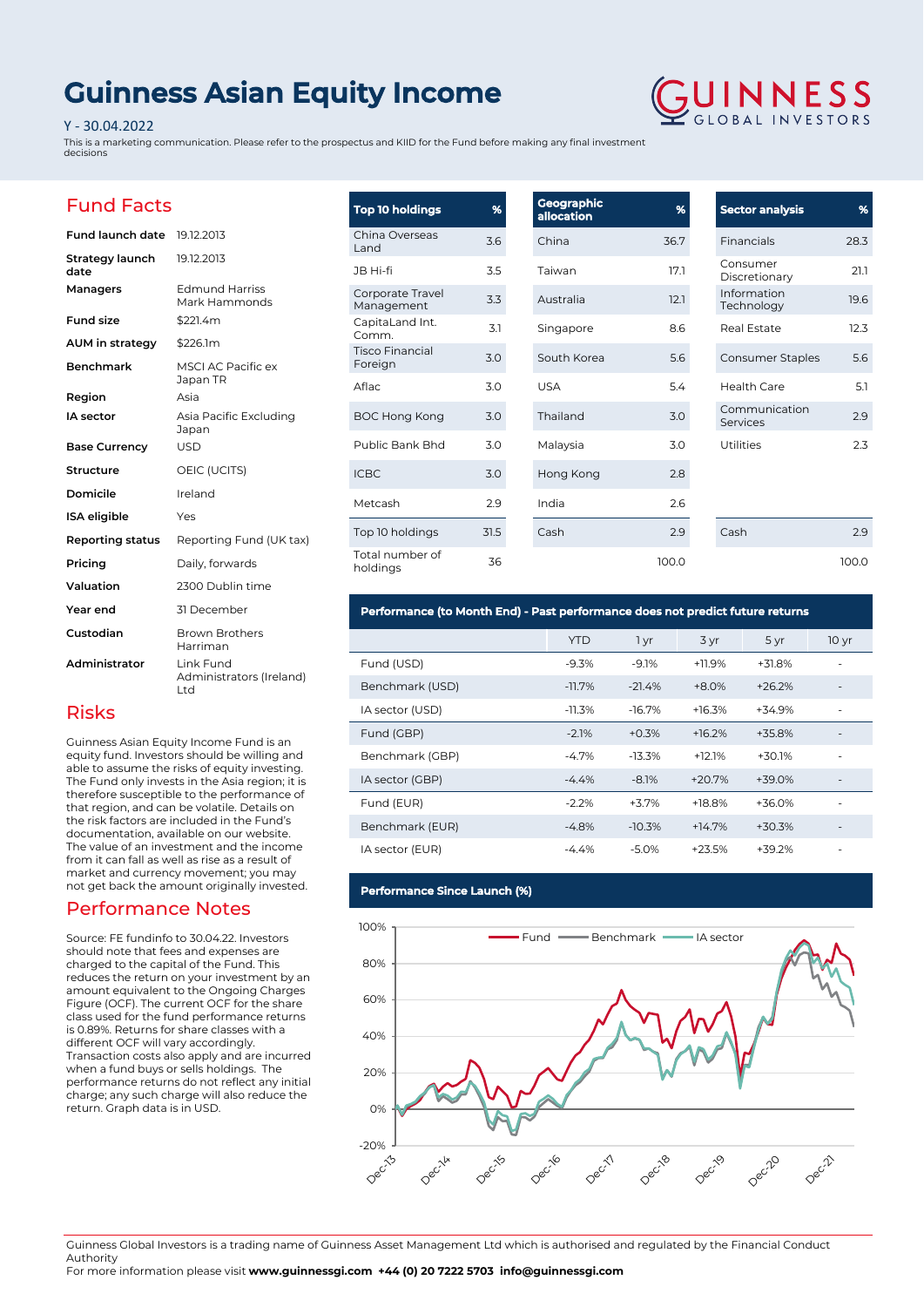# **Guinness Asian Equity Income**

**Share class** 

Rewards

Continued

## Fund Profile

#### **Aim**

Income and long-term capital growth

#### **Investment Case**

Provides exposure to dividend paying companies in the Asia Pacific region. Asia Pacific economies have developed and diversified due to factors including demographics, industrialisation, productivity gains and consumer spending. Value can be found in companies that have turned these themes into returns on capital above the cost of capital on a sustained basis.

#### **Process**

Quality: We look for companies that have sustained higher returns on invested capital which we believe are likely to persist. Value: We look for companies whose shares underprice the likely persistence of those returns on capital. Dividends: We look for companies that can grow their dividends.

#### **Portfolio**

Conviction: through a concentrated, equally weighted portfolio of 36 stocks, rebalanced periodically and managed on a one-in/oneout basis. Low turnover; minimum \$500m market cap; no benchmark-driven constraints on sector and regional weightings

#### **Investment Policy**

An equity fund investing in companies in the Asia Pacific region or deriving at least 50% of their revenues from business activities in the region. The companies invested in will primarily pay dividends.

The Fund is actively managed and uses the MSCI AC Pacific ex Japan Index as a comparator benchmark only.

### Ratings & Awards



 $\mathsf{LUNNESS}_{\text{\tiny\rm{GLOBA~INVESTORS}}}$ 

| Class             | Currency   | Acc/Dist    | <b>OCF</b> | Maximum<br>Initial<br>Charge | <b>ISIN</b>  | Bloomberg         |
|-------------------|------------|-------------|------------|------------------------------|--------------|-------------------|
| Y EUR Acc         | <b>EUR</b> | Acc         | 0.89%      | 5%                           | IE00BDHSRG22 | GAFIYEA ID        |
| <b>Y EUR Dist</b> | <b>EUR</b> | <b>Dist</b> | 0.89%      | 5%                           | IE00BDHSRH39 | <b>GAEIYED ID</b> |
| Y GBP Acc         | <b>GBP</b> | Acc         | 0.89%      | 5%                           | IE00BDHSRD90 | GAEIYGA ID        |
| Y GBP Dist        | <b>GBP</b> | <b>Dist</b> | 0.89%      | 5%                           | IE00BDHSRF15 | <b>GAEIYGD ID</b> |
| Y USD Acc         | <b>USD</b> | Acc         | 0.89%      | 5%                           | IE00BDHSRJ52 | <b>GAEIYUA ID</b> |
| <b>Y USD Dist</b> | <b>USD</b> | Dist        | 0.89%      | 5%                           | IE00BDHSRK67 | <b>GAEIYUD ID</b> |

Other share classes at other fee structures and currencies exist. Not all share classes are registered for sale in all countries where the Fund is registered for sale.



Rewards

The risk and reward indicator shows where the fund ranks in terms of its potential risk and return. The higher the rank the greater the potential reward but the greater the risk of losing money. The shaded area in the table<br>shows this fund's rank. The fund is ranked as higher risk as its price has shown high fluctuations historical This is based on how investments have performed in the past and you should note that the fund may perform differently in the future and its rank may change. Historical data may not be a reliable indicator for the future.

| Calendar Year Performance - Past performance does not predict future returns |        |      |                                                                     |      |      |      |      |         |      |      |
|------------------------------------------------------------------------------|--------|------|---------------------------------------------------------------------|------|------|------|------|---------|------|------|
|                                                                              | 2021   | 2020 | 2019                                                                | 2018 | 2017 | 2016 | 2015 | 2014    | 2013 | 2012 |
| Fund (USD)                                                                   | +11 1% |      | +8.1% +19.0% -15.5% +36.5% +7.5% -4.4% +10.7%                       |      |      |      |      |         |      |      |
| <b>Benchmark</b><br>(USD)                                                    |        |      | -5.9% +23.0% +20.3% -14.5% +36.9% +7.5% -9.6%                       |      |      |      |      | $+1.5%$ |      |      |
| IA sector (USD)                                                              |        |      | +0.5% +23.8% +20.4% -15.1% +37.2% +5.3% -8.6%                       |      |      |      |      | $+3.1%$ |      |      |
| Fund (GBP)                                                                   |        |      | $+12.2\%$ $+4.8\%$ $+14.4\%$ $-10.3\%$ $+24.7\%$ $+28.2\%$ $+1.1\%$ |      |      |      |      | $+176%$ |      |      |
| Benchmark<br>(GBP)                                                           |        |      | -5.0% +19.2% +15.7% -9.2% +25.1% +28.2% -4.4% +7.8%                 |      |      |      |      |         |      |      |
| IA sector (GBP)                                                              |        |      | +1.5% +20.0% +15.8% -9.8% +25.3% +25.7% -3.4% +9.5%                 |      |      |      |      |         |      |      |
| Fund (EUR)                                                                   |        |      | +19.6% -0.8% +21.2% -11.2% +19.9% +10.7% +6.5% +26.1%               |      |      |      |      |         |      |      |
| Benchmark<br>(EUR)                                                           |        |      | +1.3% +12.9% +22.5% -10.2% +20.3% +10.7% +0.7% +15.6%               |      |      |      |      |         |      |      |
| IA sector (EUR)                                                              |        |      | +8.2% +13.6% +22.7% -10.8% +20.5% +8.5% +1.8% +17.4%                |      |      |      |      |         |      |      |

Guinness Global Investors is a trading name of Guinness Asset Management Ltd which is authorised and regulated by the Financial Conduct Authority